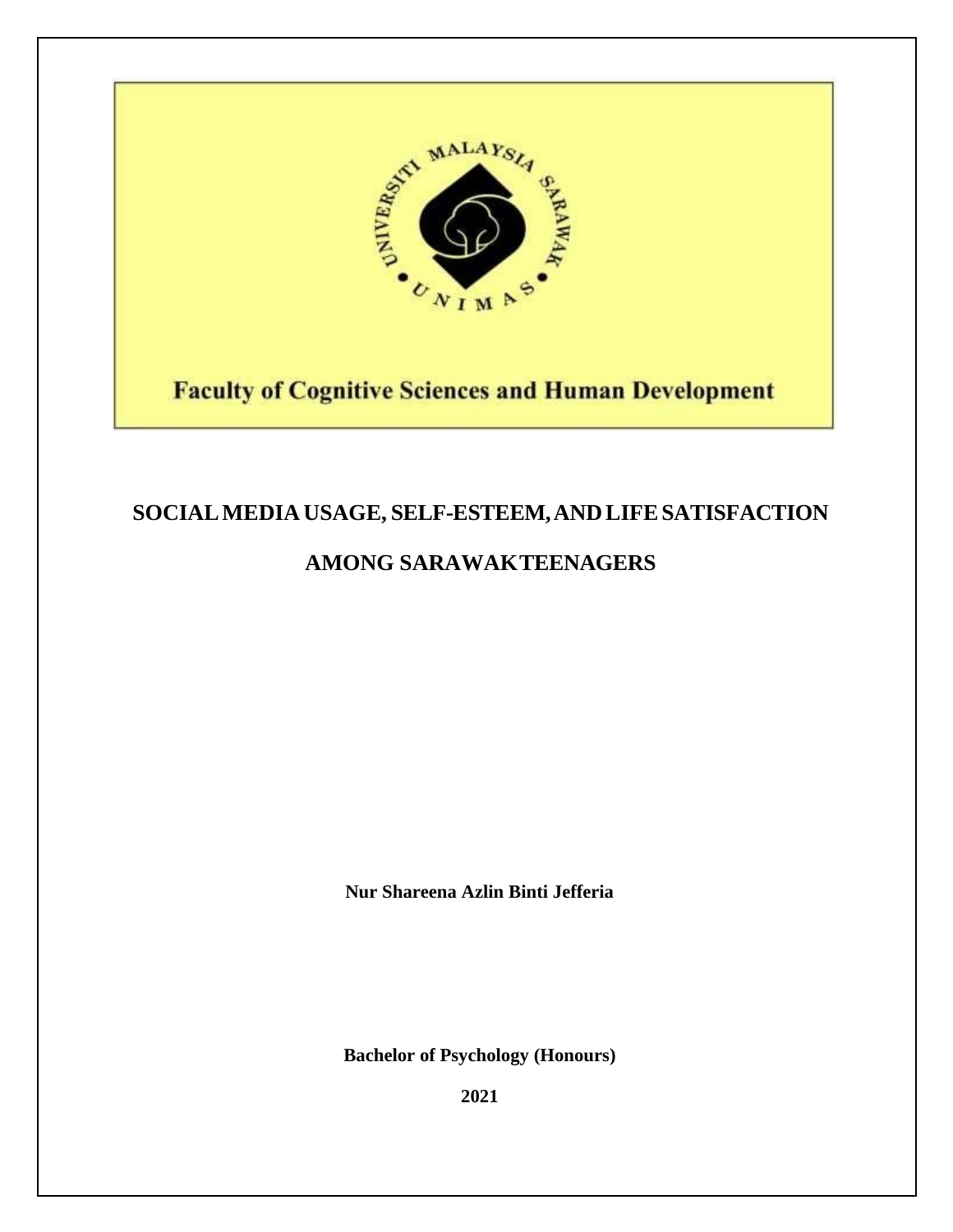#### **UNIVERSITI MALAYSIA SARAWAK**

Grade: \_

**Please tick ()** Final Year Project Report Masters PhD

#### **DECLARATION OF ORIGINAL WORK**

This declaration is made on the 9th day of July 2021.

#### **Student's Declaration**:

I NUR SHAREENA AZLIN BINTIJEFFERIA, 68678, Faculty of Cognitive Sciences and Human Development hereby declare that the work entitled, Social Media Usage, Self-Esteem, and Life Satisfaction Among Sarawak Teenagers is my original work. I have not copied from any other students' work or from any other sources except where due reference or acknowledgement is made explicitly in the text, nor has any part been written for me by another person.

9th JULY 2021

 $\overline{\phantom{a}}$ 

Date Submitted NUR SHAREENAAZLINBINTIJEFFERIA (68678)

 $\overline{\phantom{a}}$ 

#### **Supervisor's Declaration:**

I DR VOON SIOK PING hereby certifies that the work entitled, Social Media Usage, Self-Esteem, and Life Satisfaction Among Sarawak Teenagers was prepared by the above named student, and was submitted to the "FACULTY" as a \*partial fulfillment for the conferment of Bachelor of Psychology (Honours) and the aforementioned work, to the best of my knowledge, is the said student's work

Received for examination by:

(DR VOON SIOK PING)

19 July 2021

Date:\_\_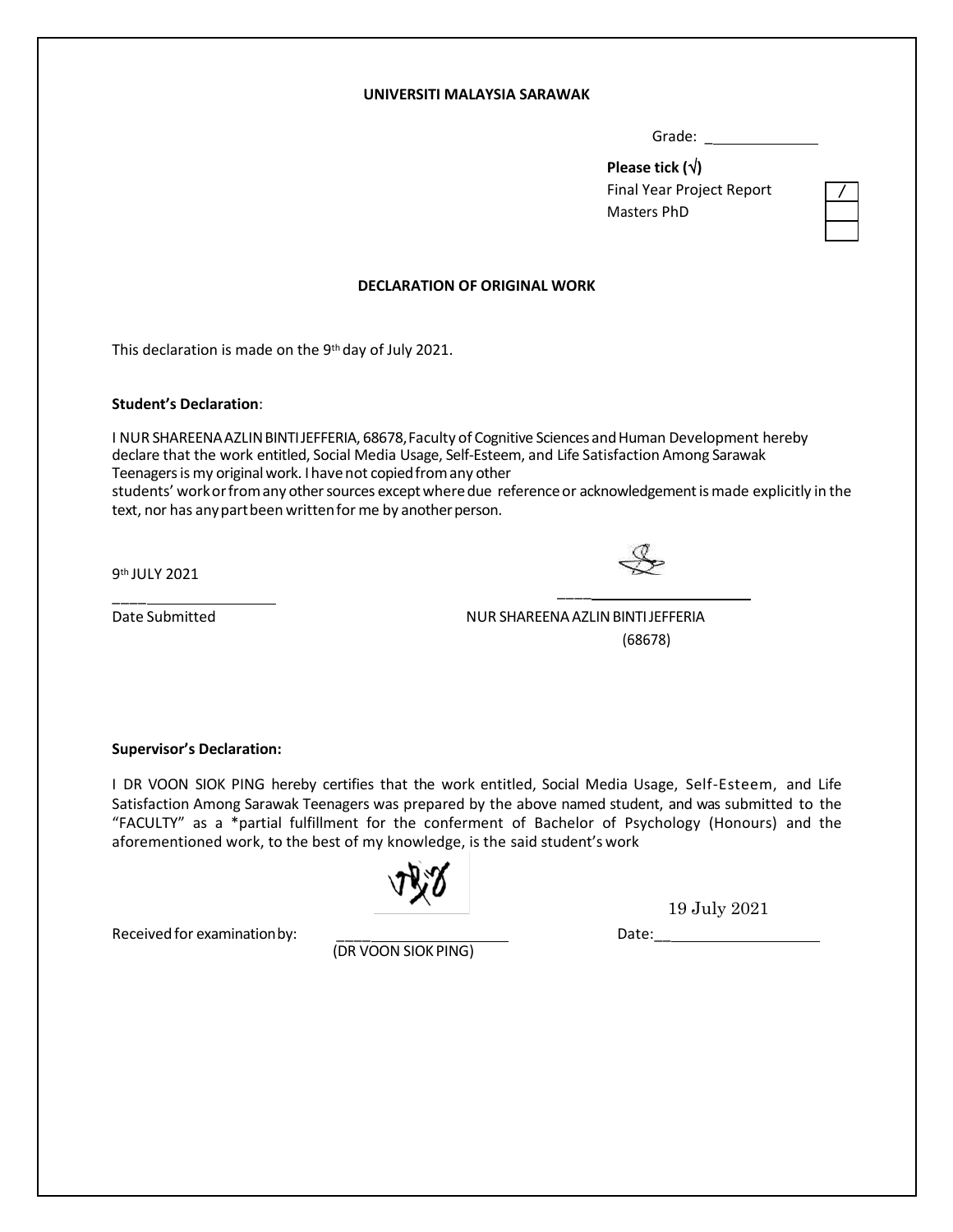I declare this Project/Thesis is classified as (Please tick (√)):

**CONFIDENTIAL** (Contains confidentialinformationundertheOfficialSecretAct1972)**\* RESTRICTED** (Containsrestrictedinformationasspecifiedbytheorganisationwhere

research was done)**\***

**OPEN ACCESS**

#### **Validation of Project/Thesis**

I therefore duly affirmed with free consent and willingness declared that this said Project/Thesis shall be placed officially in the Centre for Academic Information Services with the abide interest and rights as follows:

- This Project/Thesis is the sole legal property of Universiti Malaysia Sarawak (UNIMAS).
- The Centre for Academic Information Services has the lawful right to make copiesfor the purpose of academic and research only and not for other purpose.
- The Centre for Academic Information Services has the lawful right to digitise the content to for the Local ContentDatabase.
- The Centre for Academic Information Services has the lawful right to make copies of the Project/Thesis for academic exchange between Higher Learning Institute.
- No dispute or any claim shall arise from the student itself neither third party on this Project/Thesis once it becomes sole property of UNIMAS.
- This Project/Thesis or any material, data and information related to it shall not be distributed, published or disclosedto any partyby the student except with UNIMAS permission.

 $(9^{TH}$  JULY 2021)

Student'ssignature\_ \_\_ Supervisor'ssignature:\_

Current Address:

LOT 1545, LORONG A1, KAMPUNG MUHIBBAH, 95000, SRI AMAN SARAWAK

Notes: **\*** IftheProject/Thesis is **CONFIDENTIAL**or **RESTRICTED**, pleaseattach together as annexure a letter from the organisation with the period and reasons of confidentiality and restriction.

[The instrument was duly prepared by The Centre for Academic Information Services]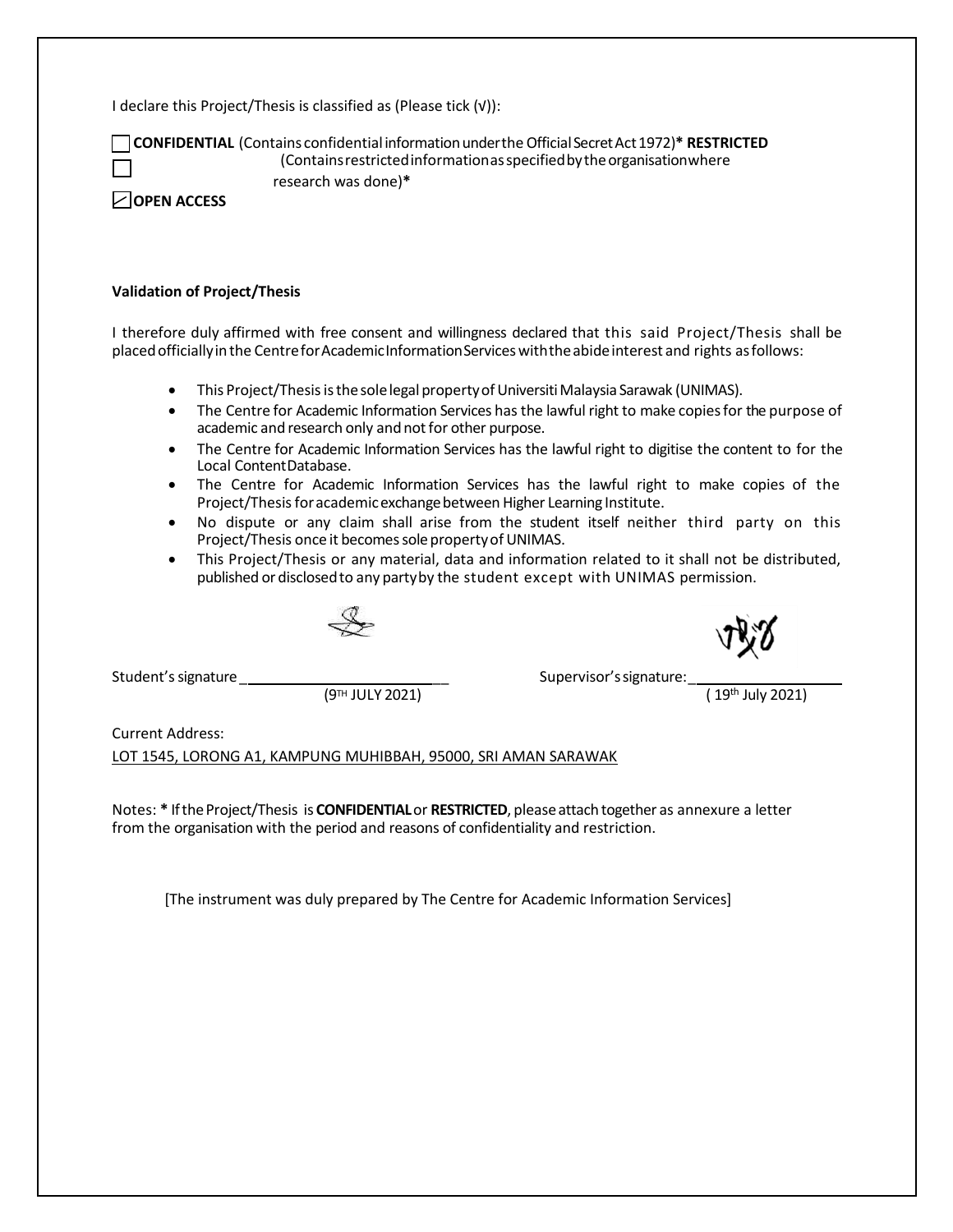### **SOCIAL MEDIA USAGE, SELF-ESTEEM, AND LIFE SATISFACTION AMONG SARAWAK TEENAGERS**

### NUR SHAREENA AZLIN BINTI JEFFERIA

This project is submitted in partial fulfilment of the requirements for a Bachelor of Psychology with Honours

Faculty of Cognitive Sciences and Human Development UNIVERSITI MALAYSIA SARAWAK (2021)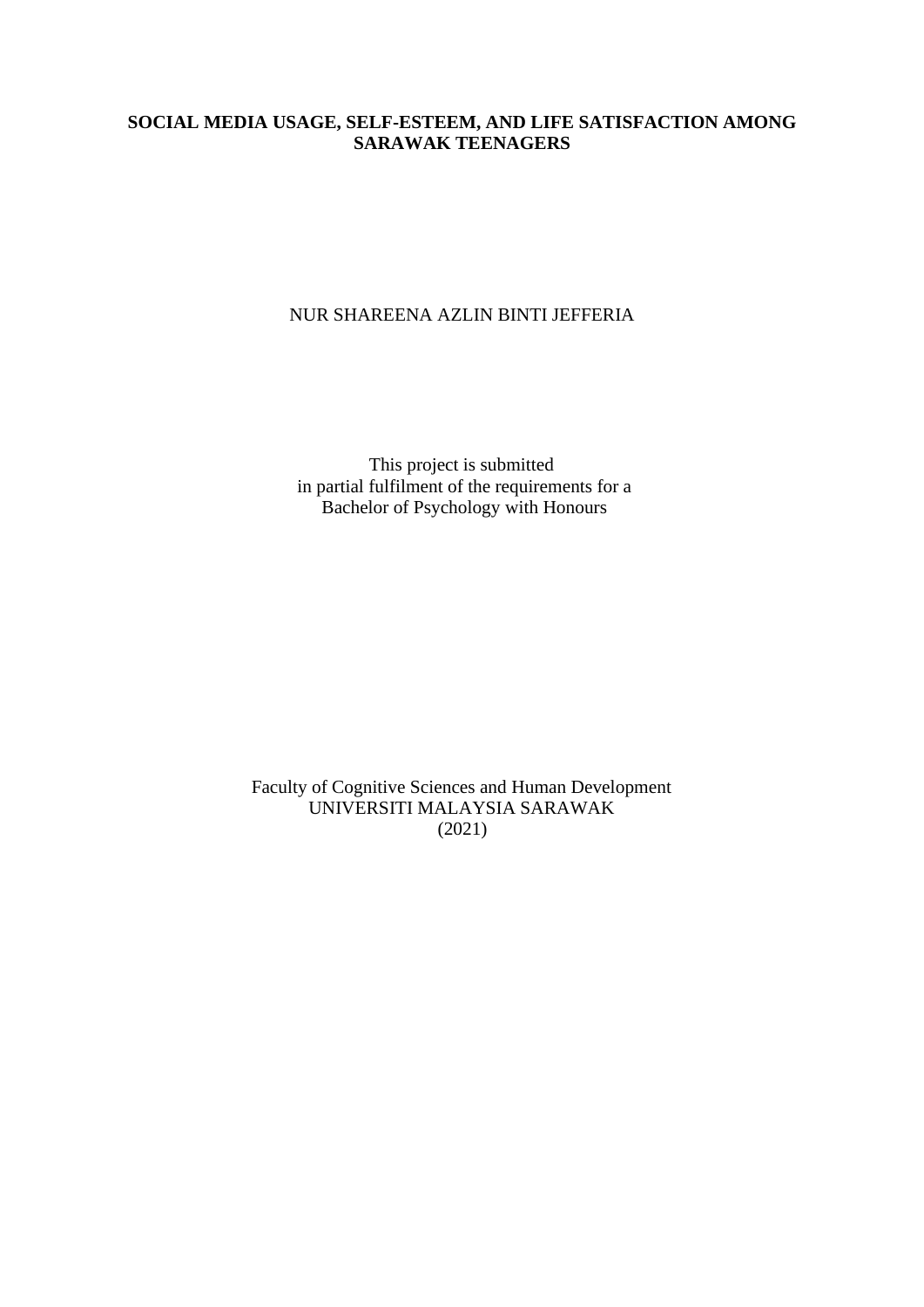The project entitled 'Social Media Usage, Self-Esteem, and Life Satisfaction Among Sarawak Teenagers' was prepared by *Nur Shareena Azlin Binti Jefferia*  and submitted to the Faculty of Cognitive Sciences and Human Development in partial fulfillment of the requirements for a Bachelor of Science with Honours (*Psychology*)

Received for examination by:

<u>\_\_\_\_\_\_\_\_\_\_\_\_\_\_\_\_</u> (Dr. Voon SiokPing)

Date:

19 July 2021

**Gred**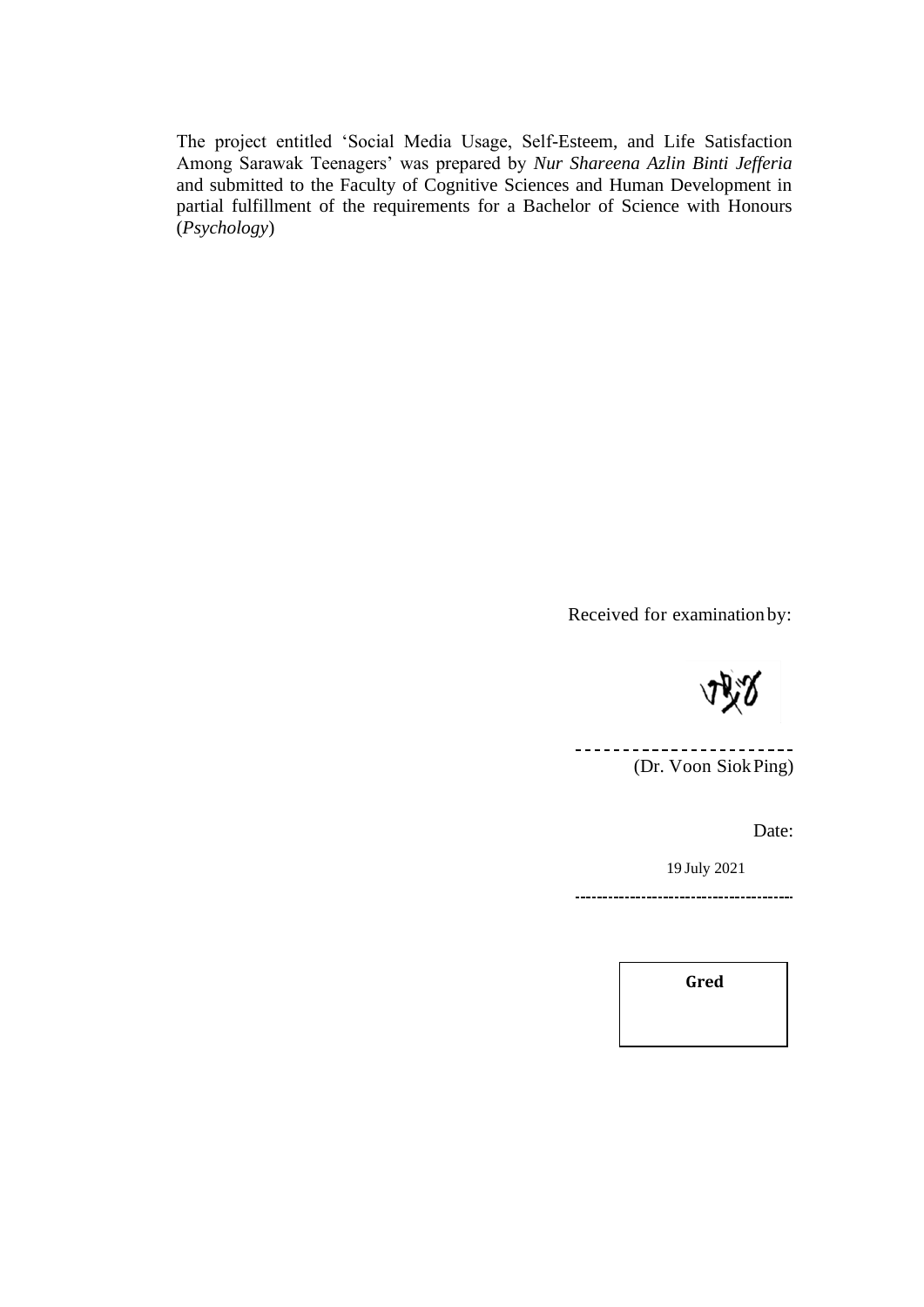### **ACKNOWLEDGEMENT**

First and foremost, I want to thank both supervisors, Dr. Voon Siok Ping and Madam Mai Sumiyati Ishak for their time-to-time guidance and care throughout this project, which I will never forget. Without their help and care, this project will be impossible to be carried out. Especially during these hard times, when all of us had to conduct our study online, it really does become a challenge both physically and mentally. But looking at the bright side, it does help us to adapt with our new surrounding and new norms, and most importantly reminding ourselves that everything is possible with our pure dedication.

I would also like to express my sincere gratitude and indebtedness to The Almighty,for giving and showering me the strength to successfully complete this study on time.

And of course, I would also like to take this occasion to thank my family, especially to both of my parents and my sister, for their endless support and help, financially, physically, and mentally. Without their unwavering support, it would be impossible for me to finish this project.

Thank you too, to my course mates in Psychology, for assisting and answering every single question that I was unable to catch up with patience, throughout this project's completion. I owe them a lot, and congratulations for making it till the end.

Finally, a big thanks to the participants of this study for their willingness to participate in this study without any issues. Without their help, again this project will never be completed.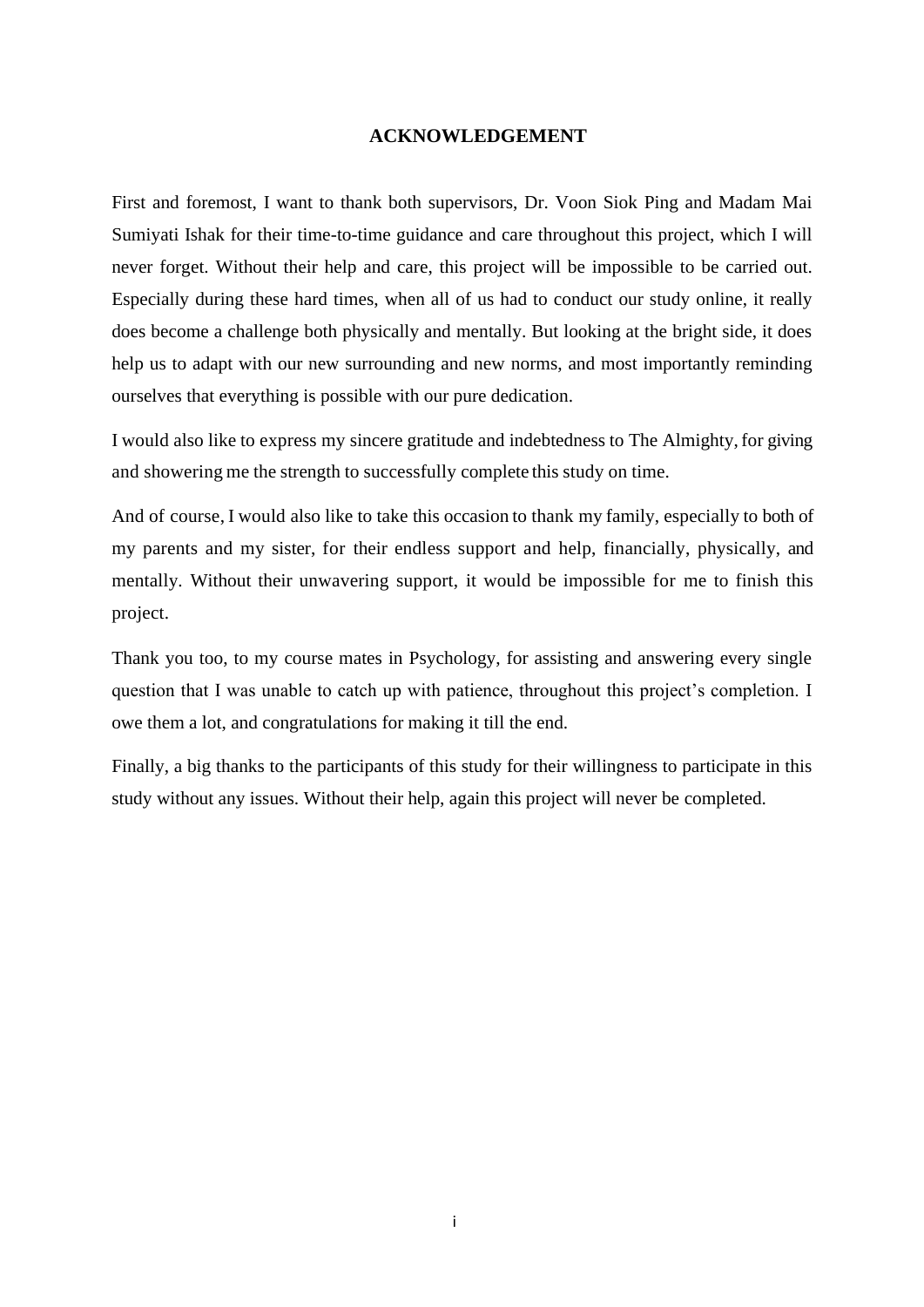# **TABLE OF CONTENTS**

| 1.1   |  |
|-------|--|
| 1.2   |  |
| 1.3   |  |
| 1.4   |  |
| 1.5   |  |
| 1.5.1 |  |
| 1.5.2 |  |
| 1.6   |  |
| 1.7   |  |
| 1.8   |  |
| 1.8.1 |  |
| 1.8.2 |  |
| 1.8.3 |  |
| 1.8.4 |  |
| 1.9   |  |
| 1.10  |  |
| 1.1   |  |
| 1.12  |  |
|       |  |
| 2.2   |  |
| 2.2.1 |  |
| 2.2.2 |  |
| 2.2.3 |  |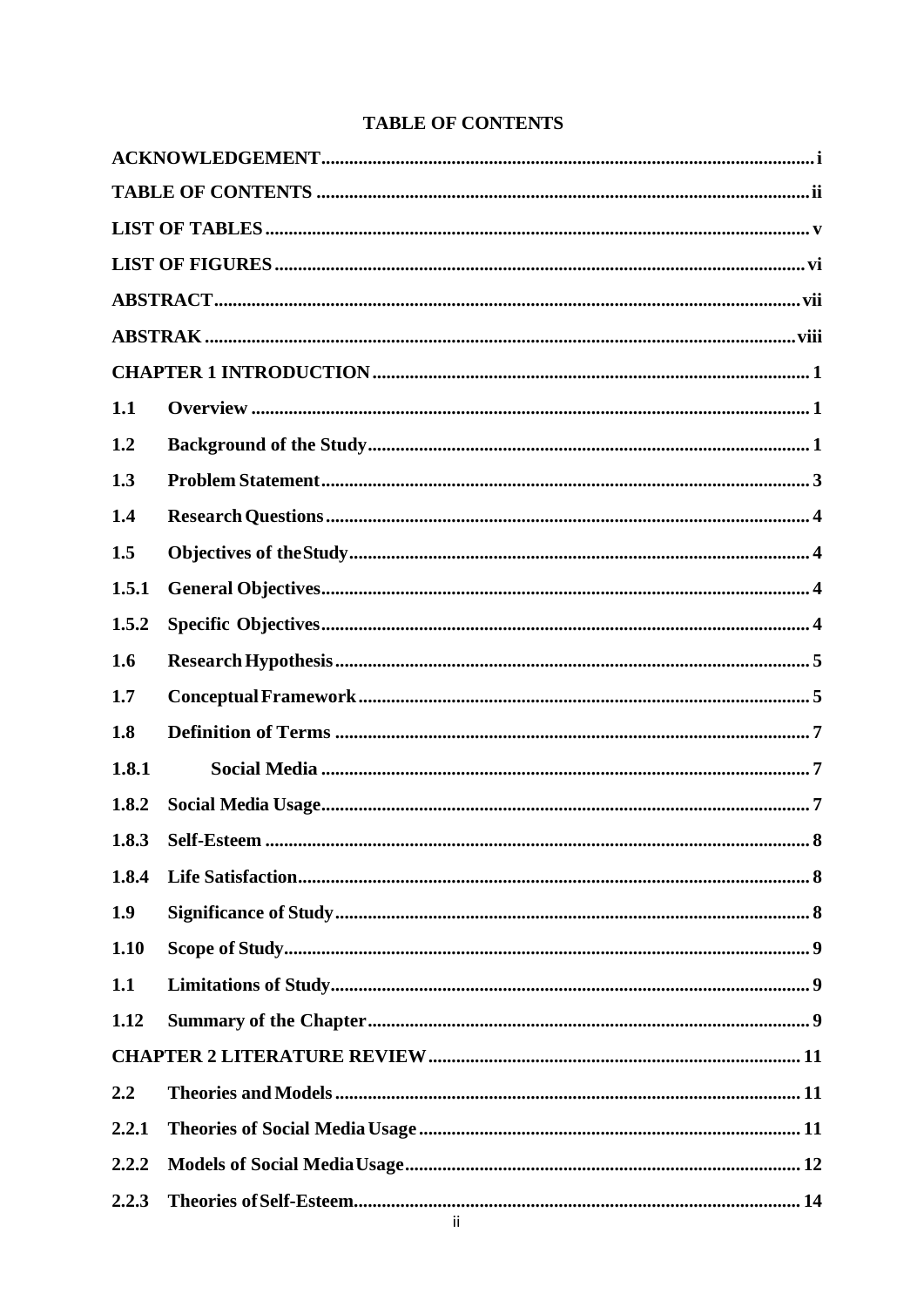| 2.2.4                        |                                                                               |
|------------------------------|-------------------------------------------------------------------------------|
| 2.2.5                        |                                                                               |
| 2.2.6                        |                                                                               |
| 2.3                          |                                                                               |
| 2.4                          |                                                                               |
|                              |                                                                               |
|                              |                                                                               |
| 3.1                          |                                                                               |
| 3.2                          |                                                                               |
| 3.3                          |                                                                               |
| 3.4                          |                                                                               |
| 3.5                          |                                                                               |
| 3.5.1                        |                                                                               |
| 3.5.1.1                      | Section A: Demographic Information of the Respondents  22                     |
| 3.5.1.2                      |                                                                               |
| 3.5.1.3                      | Section C: Rosenberg Self-Esteem Scale (RSES) (Rosenberg, 1965)  24           |
| 3.5.1.4                      | The Satisfaction With Life Scale (Diener, E., Emmons, R. A., Larsen, R. J., & |
| 3.5.2                        |                                                                               |
| 3.5.3                        |                                                                               |
| 3.5.3.1<br><b>Instrument</b> | <b>Validity and Reliability of Social Networking Usage Questionnaire</b>      |
| 3.5.3.2                      | Validity and Reliability of Rosenberg Self-Esteem ScaleInstrument 27          |
| 3.5.3.3                      | Validity and Reliability of The Satisfaction With Life Scale Instrument 28    |
| 3.6                          |                                                                               |
| 3.6.1                        |                                                                               |
| 3.6.2                        |                                                                               |
| 3.6.3                        | Validity and Reliability of Satisfaction with Life Scale (SWLS)  33           |
| 3.7                          |                                                                               |
| 3.8                          |                                                                               |
| 3.9                          |                                                                               |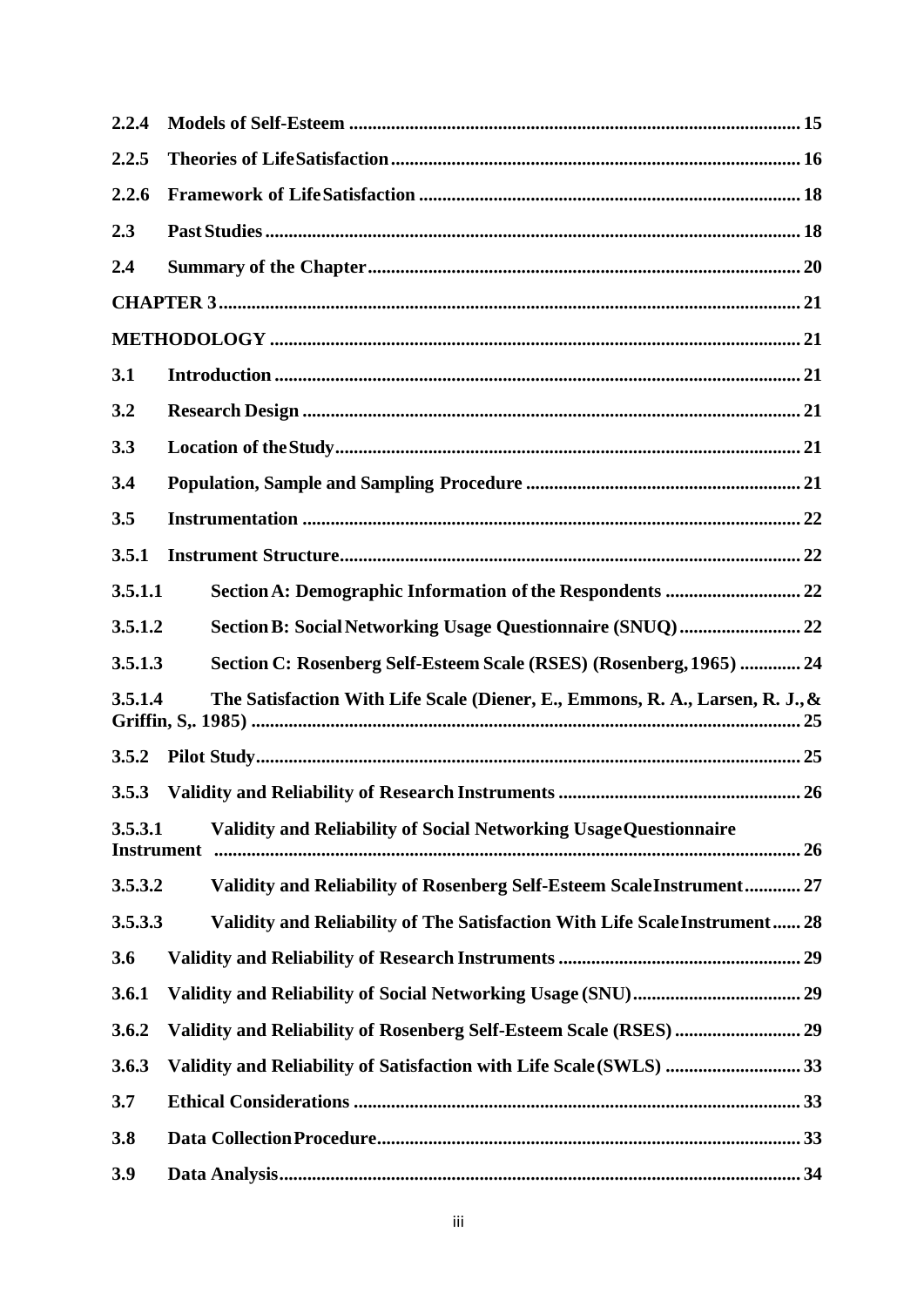| 3.10  |                                                                                   |
|-------|-----------------------------------------------------------------------------------|
|       |                                                                                   |
| 4.1   |                                                                                   |
| 4.2   |                                                                                   |
| 4.2.1 |                                                                                   |
| 4.3   |                                                                                   |
| 4.3.1 | Relationship between Social Media Usage and teenager's self-esteem 37             |
| 4.3.2 |                                                                                   |
| 4.3.3 | Relationship between Social Media Usage and Life Satisfaction  41                 |
| 4.4   | Difference in Social Media Usage, Self-Esteem, and Life Satisfaction by Gender 43 |
| 4.4.1 |                                                                                   |
| 4.4.2 |                                                                                   |
| 4.4.3 |                                                                                   |
| 4.5   |                                                                                   |
|       |                                                                                   |
|       | <b>CHAPTER 5 DISCUSSION, LIMITATIONS AND RECOMMENDATION 49</b>                    |
| 5.1   |                                                                                   |
| 5.2   |                                                                                   |
| 5.3   |                                                                                   |
| 5.4   | Limitations and Recommendations of Study<br>51                                    |
| 5.5   |                                                                                   |
|       |                                                                                   |
|       |                                                                                   |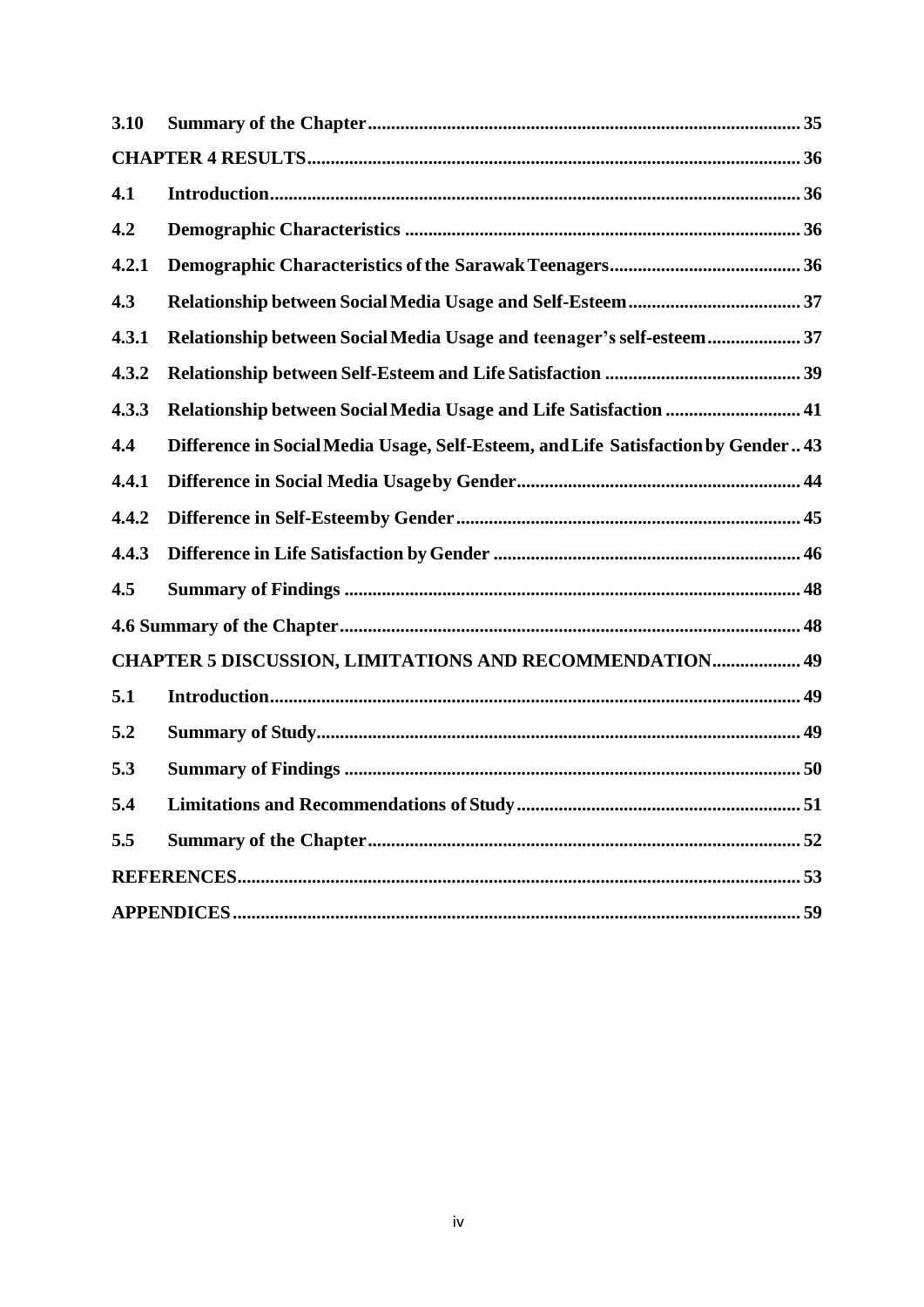## **LIST OF TABLES**

<span id="page-9-0"></span>

| Table 3.1: General Guidelines for a good validity and reliability of an instrument 26           |
|-------------------------------------------------------------------------------------------------|
| Table 3.2: Validity and Reliability of Social Networking Usage Questionnaire Instrument         |
|                                                                                                 |
| Table 3.4: Reliability Statistics before the removal of items for Rosenberg Self-Esteem         |
| <i>Table 3.5</i> : Item-Total Statistics before the removal of items in Rosenberg Self - Esteem |
| Table 3.6: Reliability Statistics after the removal of items in Rosenberg Self-Esteem Scale     |
| Table 3.7: Item-Total Statistics after the removal of items in Rosenberg Self-Esteem Scale      |
| Table 3.8: Reliability Statistics of the Satisfaction with Life Scale (SWLS) 33                 |
|                                                                                                 |
|                                                                                                 |
| Table 4.2: Mean and Standard Deviation of social media usage and self-esteem 38                 |
| <i>Table 4.3:</i> Correlation coefficients between social media usage and self-esteem 38        |
| Table 4.4: Mean and Standard Deviation of self-esteem and life satisfaction 39                  |
| Table 4.5: Correlation coefficients between self-esteem and life satisfaction 40                |
| Table 4.6: Mean and Standard Deviation of social media usage and life satisfaction 38           |
| Table 4.7: Correlation coefficients between social media usage and life satisfaction  41        |
| Table 4.8: Independent Samples T-test in social media usage, self-esteem, and life              |
| <b>Group Statistics in Social Media Usage between Male and Female  44</b><br><b>Table 4.9:</b>  |
| Table 4.10: Independent Samples T-test in Social Media Usage by gender 45                       |
| Table 4.11: Group Statistics in Self-Esteem between Male and Female 45                          |
|                                                                                                 |
| Group Statistics in Life Satisfaction between Male and Female 47<br><b>Table 4.13:</b>          |
| Table 4.14: Independent Samples T-test in Life Satisfaction by gender  47                       |
|                                                                                                 |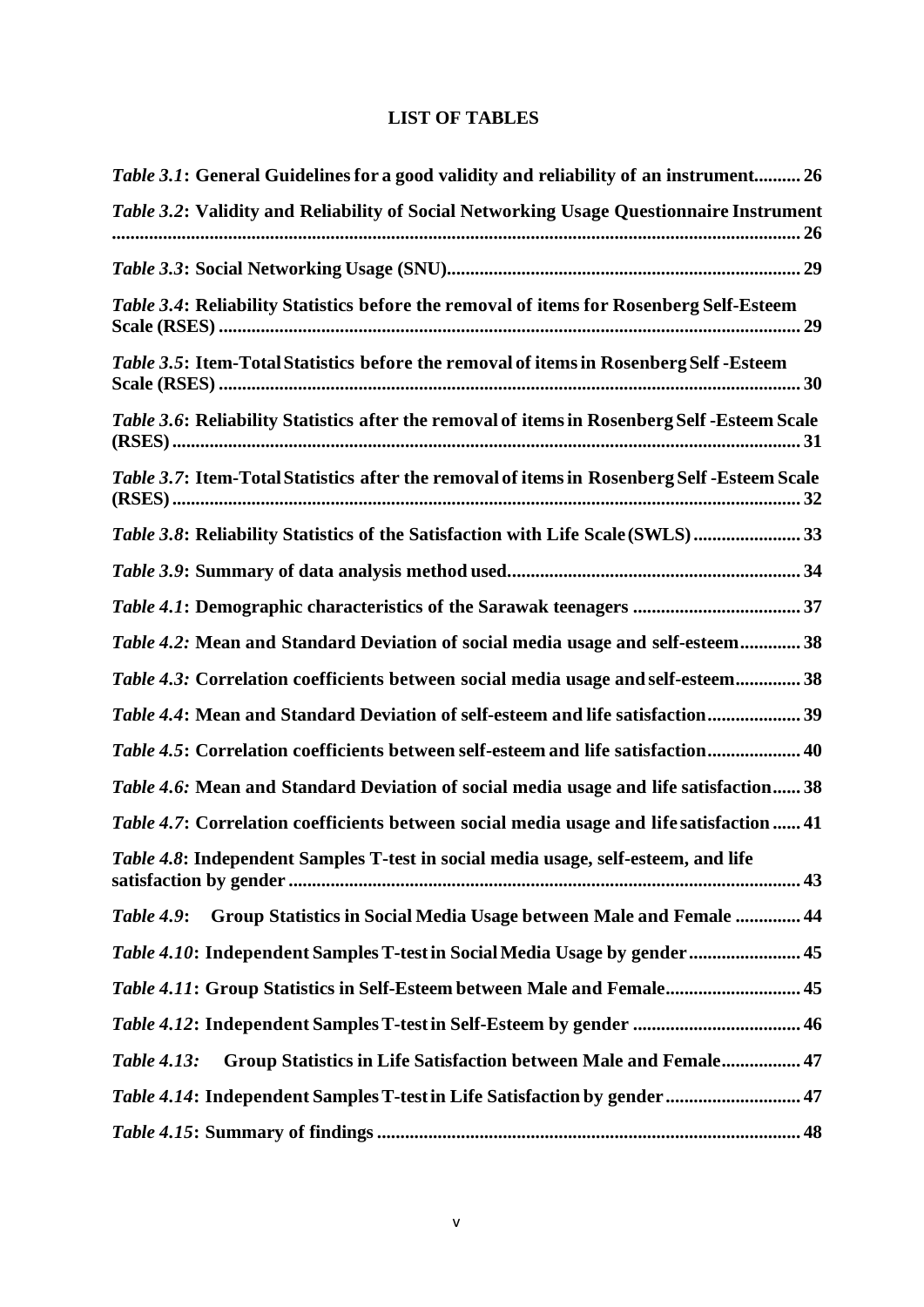## **LIST OF FIGURES**

<span id="page-10-0"></span>

| <i>Figure 2.4:</i> The Concept of Life Satisfaction in a Subjective Well-Being Framework      |  |
|-----------------------------------------------------------------------------------------------|--|
| Figure 3.1: 19-item Social Networking Usage Questionnaire (SNUQ)  22                          |  |
| Figure 3.2: The factor loadings of the statements of Social Networking Usage                  |  |
|                                                                                               |  |
|                                                                                               |  |
| Figure 3.5: Validity and Reliability of The Rosenberg Self-Esteem Scale Instrument 27         |  |
| <i>Figure 3.6:</i> Validity and Reliability of The Satisfaction With Life Scale Instrument 28 |  |
|                                                                                               |  |
|                                                                                               |  |
|                                                                                               |  |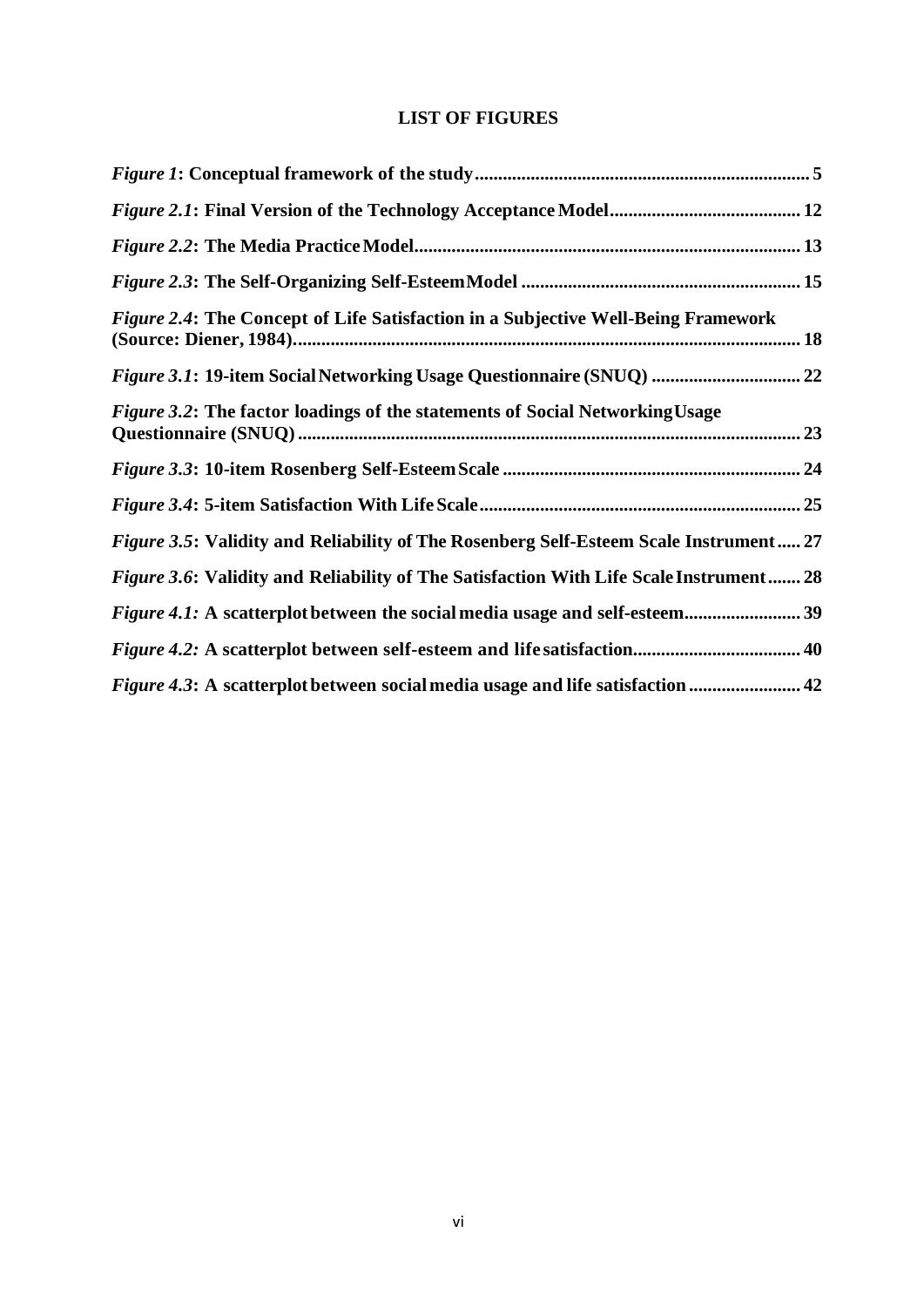#### **ABSTRACT**

<span id="page-11-0"></span>The purpose of this study is to investigate the relationship between social media usage, self esteem, and life satisfaction among Sarawak teenagers using correlational study design. This study used quantitative survey method. A total number of 313 participants, from the areas including Kuching and Simanggang, Sarawak took part in this study. This study utilised three types of questionnaires, firstly the 10-item Social Networking Usage, secondly, the 6-item Rosenberg Self-Esteem Scale and lastly, 5-item Satisfaction With Life Scale. Originally, the Rosenberg Self-Esteem Scale consisted of 10 items. However, due to the low reliability and validity score of the test, four items were removed, leaving a total of six items to be used in this study. The data collected was analysed using the Statistical Package for Social Sciences (SPSS) Version 22. Pearson Correlation Coefficient was used to investigate the relationship between the variables, while Independent Sample T-test was used to investigate the relationship between the variables with gender. Majority of the hypothesis was rejected, and a small, positive correlation was found between self -esteem and life satisfaction among the Sarawak teenagers. As for future recommendations, future researchers are advised to conduct the similar study using qualitative method, such as interviews to see if there are differences in the findings.

**Keywords:** Social media usage, self-esteem, life satisfaction, teenagers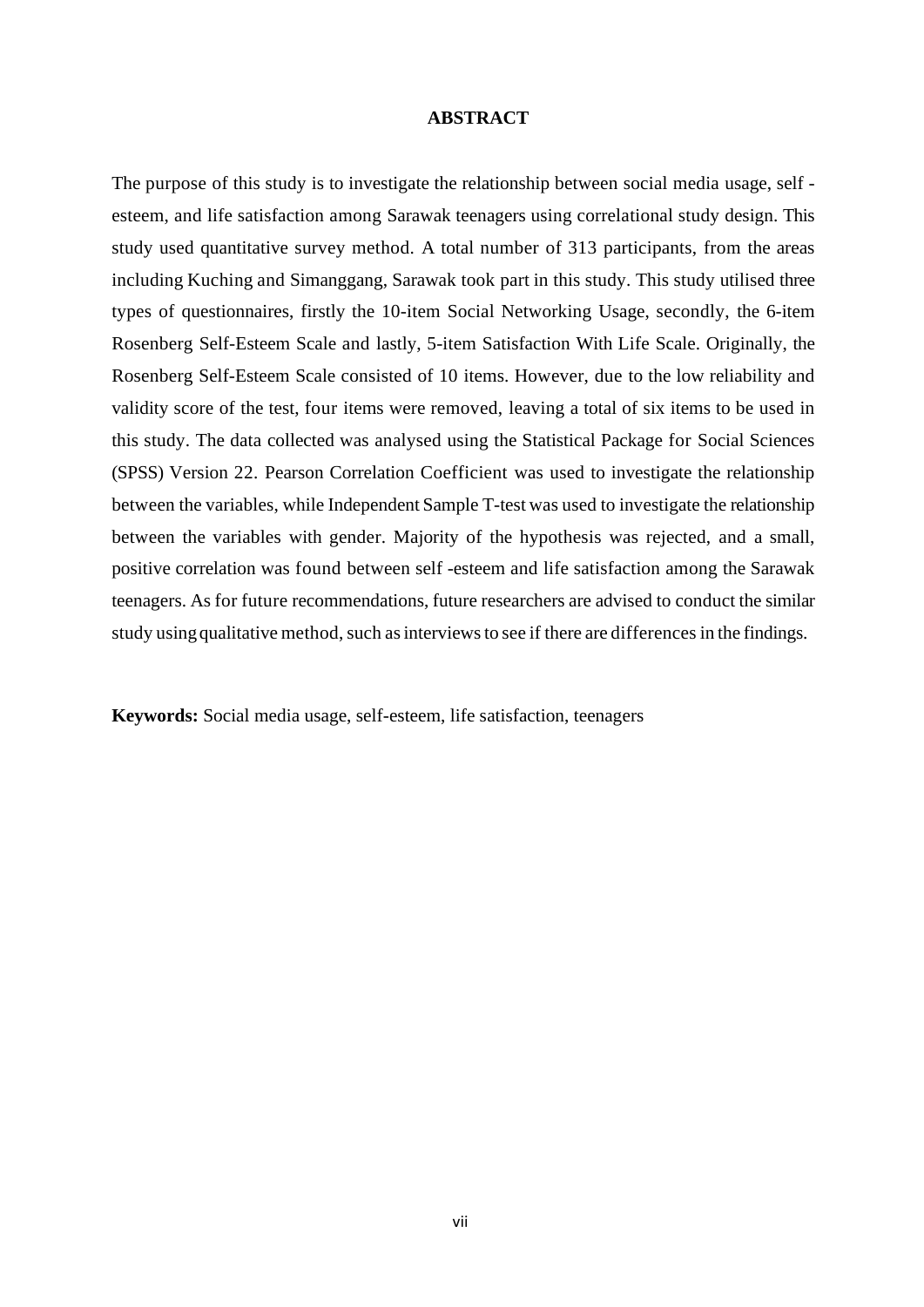#### **ABSTRAK**

<span id="page-12-0"></span>*Tujuan kajian ini adalah untuk mengetahui hubungan di antara penggunaan media sosial, harga diri, dan kepuasan hidup dalam kalangan remaja Sarawak, dengan menggunakan reka bentuk kajian korelasi. Kajian ini menggunakan kaedah tinjauan kuantitatif. Sejumlah 313 peserta, dari Kawasan Kuching dan Simanggang, Sarawak yang turut serta dalam kajian ini. Kajian ini menggunakan tiga jenis soal selidik, pertama sekali Penggunaan Rangkaian Sosial 10 item, kedua Skala Harga Diri Rosenberg 6 item, dan akhir sekali Skala Kepuasan dengan Hidup 5 item. Asalnya, Skala Harga Diri Rosenberg mempunyai 10 item, namun disebabkan oleh skor kebolehpercayaan dan kesahan yang rendah, empat item telah disingkirkan, meninggalkan sejumlah enam item untuk digunakan dalam kajian ini. Data yang dikumpul telah dianalisis menggunakan versi 22 Statistical Package for Social Sciences (SPSS). Analisis Korelasi Pearson digunakan untuk untuk menyiasat hubungan antara pemboleh ubah, sementara Uji T sampel bebas digunakan untuk menyiasat hubungan antara pemboleh ubah dengan jantina. Sebilangan besar hipotesis ditolak, dan korelasi positif kecil didapati antara harga diri dan kepuasan hidup di kalangan remaja Sarawak. Bagi cadangan masa depan, penyelidik masa depan disarankan untuk melakukan kajian serupa menggunakan kaedah kualitatif, seperti temu ramah untuk melihat apakah terdapat perbezaan dalam penemuan tersebut.*

*Kata kunci: penggunaan media sosial, harga diri, kepuasan hidup, remaja*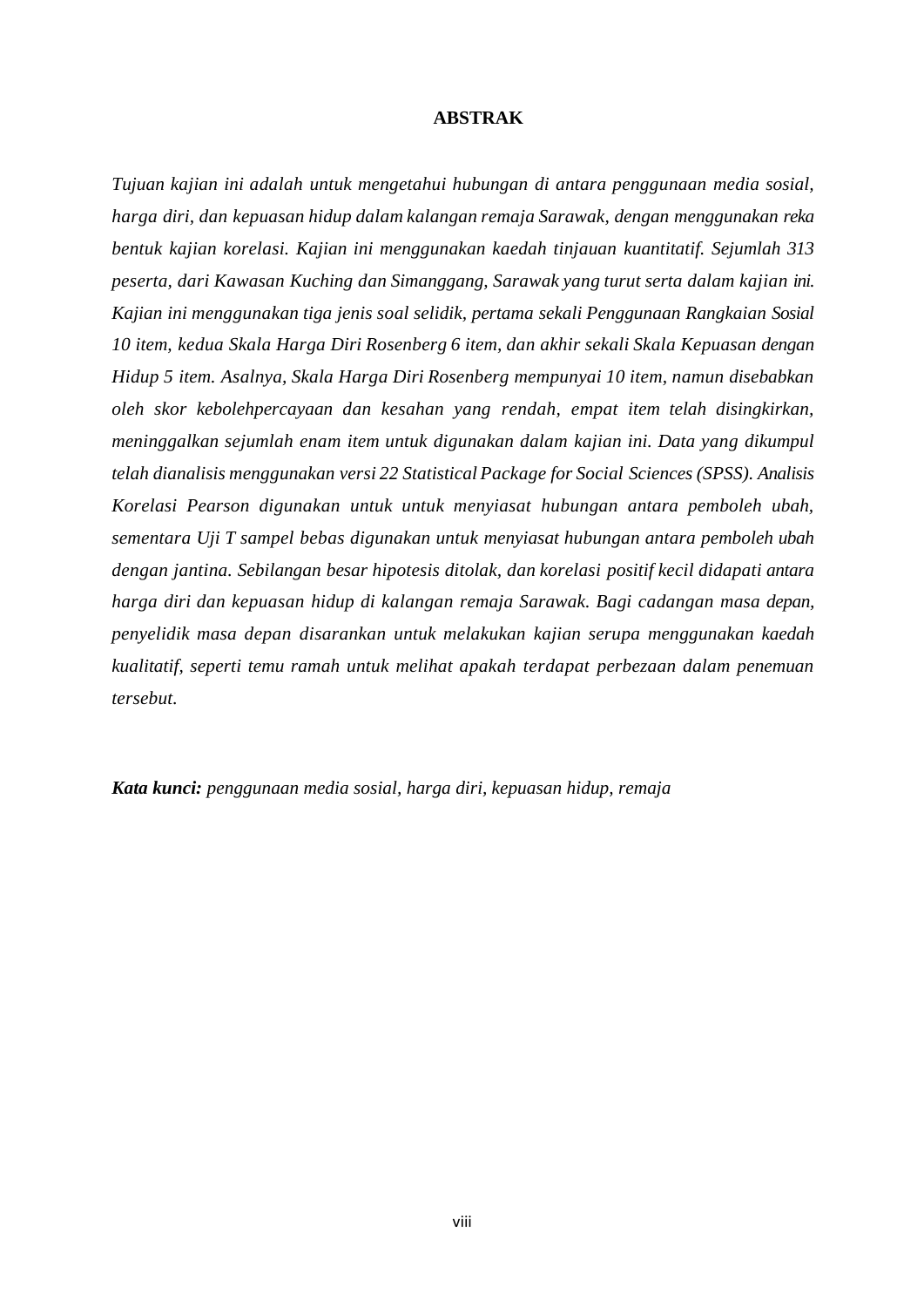# **CHAPTER 1 INTRODUCTION**

### <span id="page-13-1"></span><span id="page-13-0"></span>**1.1 Overview**

This first chapter discussed the background of the study, problem statement, research questions, objectives of the study, hypotheses, conceptual framework, definitions of terms, significant, scope, and limitations of this study.

### <span id="page-13-2"></span>**1.2 Background of the Study**

In the modern era, social media has been known for having a large impact on influencing people's life, especially in the student community. Almost every individual, including teenagers, have smartphone ownership where it has become one of the necessities in their life to own one and has at least, a social media account such as Facebook, Instagram, or Twitter. Research by Global WebIndex indicated that social media users are now spending an average of 2 hours and 24 minutes per day globally, engaging themselves with an average of 8 social networks and messaging apps (Chaffey, 2020). According to O'Keeffe et al. (2011), a national poll done in 2009 which took place in San Francisco, California has shown that more than a half of teenagers visited their favorite social media site approximately more than 10 times a day, while some adolescents log on to a social media site more than once a day.

Based on the results from a national survey conducted on 1,520 American adults which took place on the seventh of March until the fourth of April in 2016, it concluded that Facebook remained as the most popular social media platform among the participants compared to other social networking sites such as Twitter, Pinterest, Instagram, and LinkedIn (Greenwood, Perrin & Duggan, 2016). However, a recent study done in the year 2018 stated that the most preferred social media platform among teenagers was no longer Facebook, but it was replaced by Instagram, YouTube, and Twitter platforms(Anderson & Jiang, 2018).

In the modern era, social media usage which has become a part of an individual's life, its usage has also developed few concerns, including its impact on one's self -esteem and their life satisfaction. According to Chen and Lee (2013), social networking sites help individual in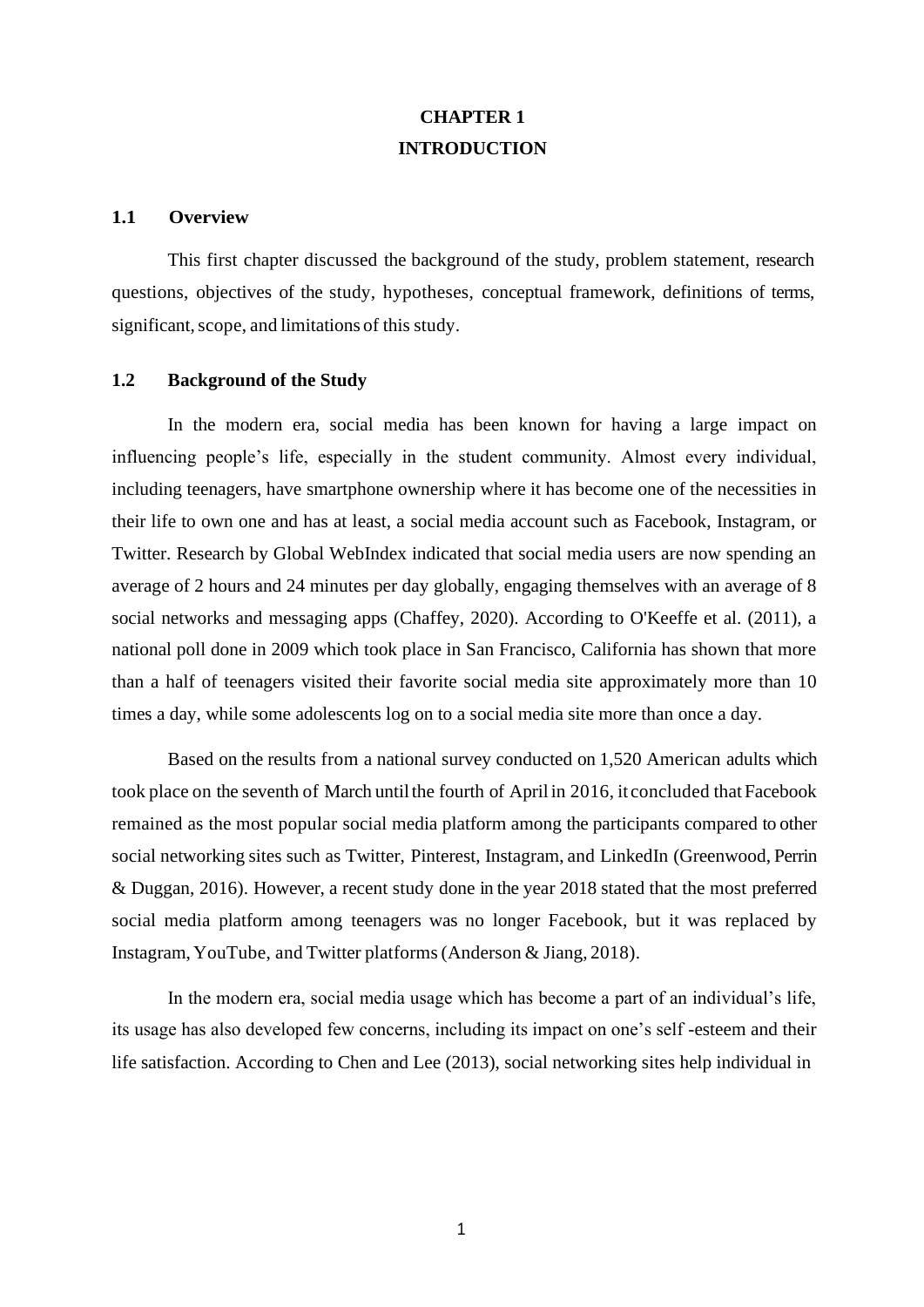making social comparisons among themselves with other people which then increase their psychological distress, hence resulting in the lower overall level of self -esteem. This is because social media allows people to share their personal life with others, which acts astheir audience. For example, some people who constantly share their progress and how they life their life to the fullest made some feel like how they wished to be that person. This will eventually lead to comparisons, and they will feel that what they have is not enough, which will lower their selfesteem even more.

There are few previous researchers had found that the using social media excessively can affect one's self-esteem, as well as their life satisfaction. For instance, according to Tromholt (2016), evidence from experiments have found a positive effect of non-Facebook usage users who took some time off from Facebook for a week had higher life satisfaction than those who kept using it. Hence, the study concluded that the longer the time spent on social media usage, the higher the possibility for one to compare themselves to others and will directly affect their ownself-esteem.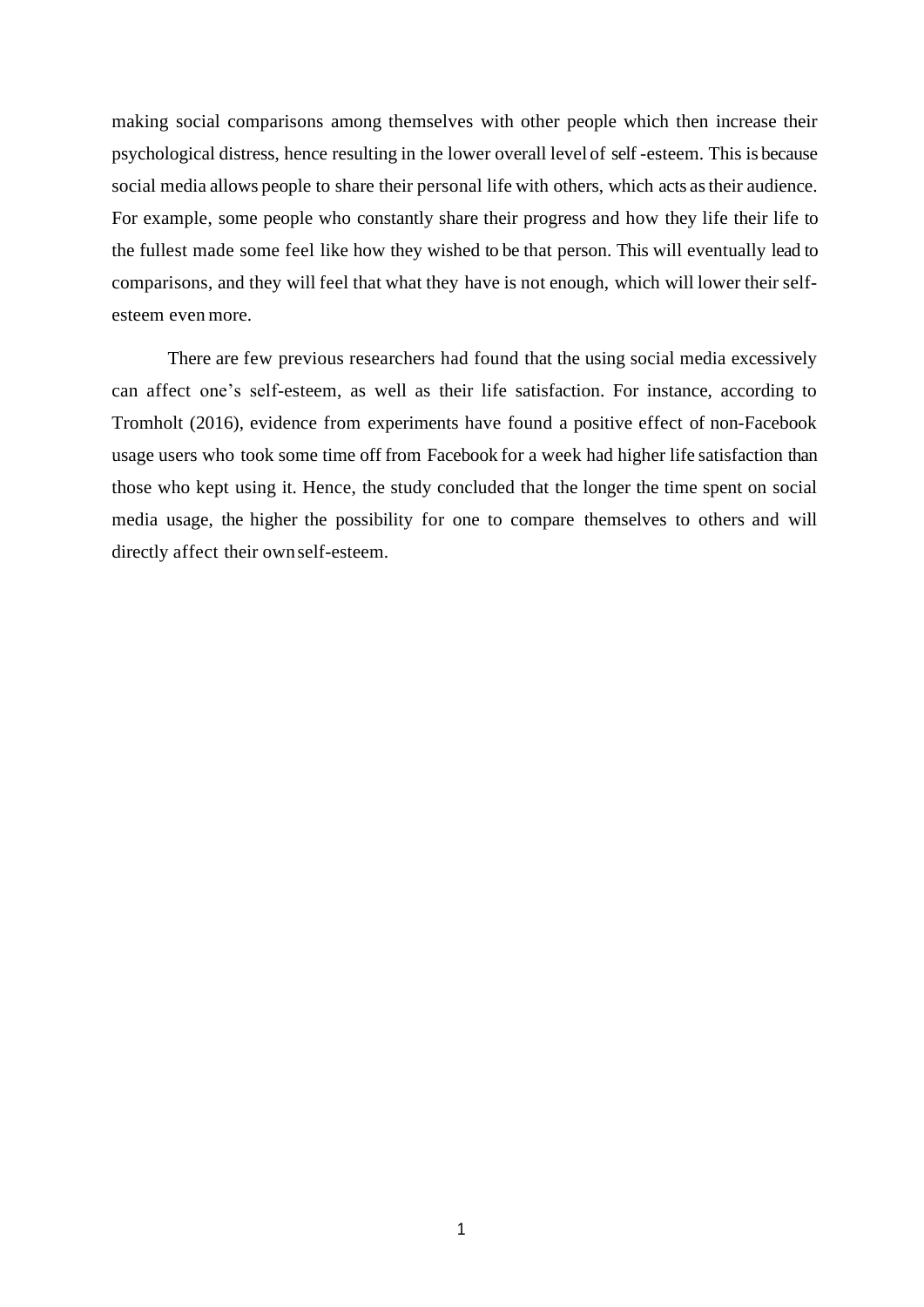### <span id="page-15-0"></span>**1.3 Problem Statement**

Social media has been known for giving tremendous amounts of benefits to its users. However, the benefits somehow can lead to risks. The issue on the effects of social media usage on self-esteem and life satisfaction is found common and has been going on for the past decades in people's lives.

A survey was done by Wang et al., (2017) showed that when people perceived their social media friends as having better lives, their self-reported self-esteem level was lower. This study showed how impactful social media usage to an individual when they constantly viewing what other people presented on their social media was much better than what they had in their life. Therefore, they will feel a twinge of envy for the people that they view on social media itself, thus affecting how they value themselves.

Jan et al. (2017) concluded that in his study on the impact of social media on self esteem, majority of the people who engaged more on social media caused them in having lower self-esteem by constantly making upward comparisons with others. The major findings from the study showed that more than half of people engaged in making social comparisons on Facebook platform. On top of that, results also indicated that 98% out of the 88% social comparisons were the upward social comparisons. Upward comparisons occur when someone compares themselves with people that they think are much better than them. According to Vogel et al. (2014), upward comparisons in most of the cases resulted in giving negative effect on people, especially in their self-esteem. This is because, they feel insecure about themselves when they see there are others who much more acknowledged, having more privileges and how things are doing well to the person that they are comparing with themselves. Therefore, having low self-esteem from the act of comparing themselves constantly will also affect their life satisfaction.

In addition, there are many previous studies conducted internationally, but the issue on social media usage, self-esteem and life satisfaction is limited in Malaysia. Hence, this study is done to investigate the relationship between social media usage towards self-esteem and life satisfaction among Sarawakteenagers.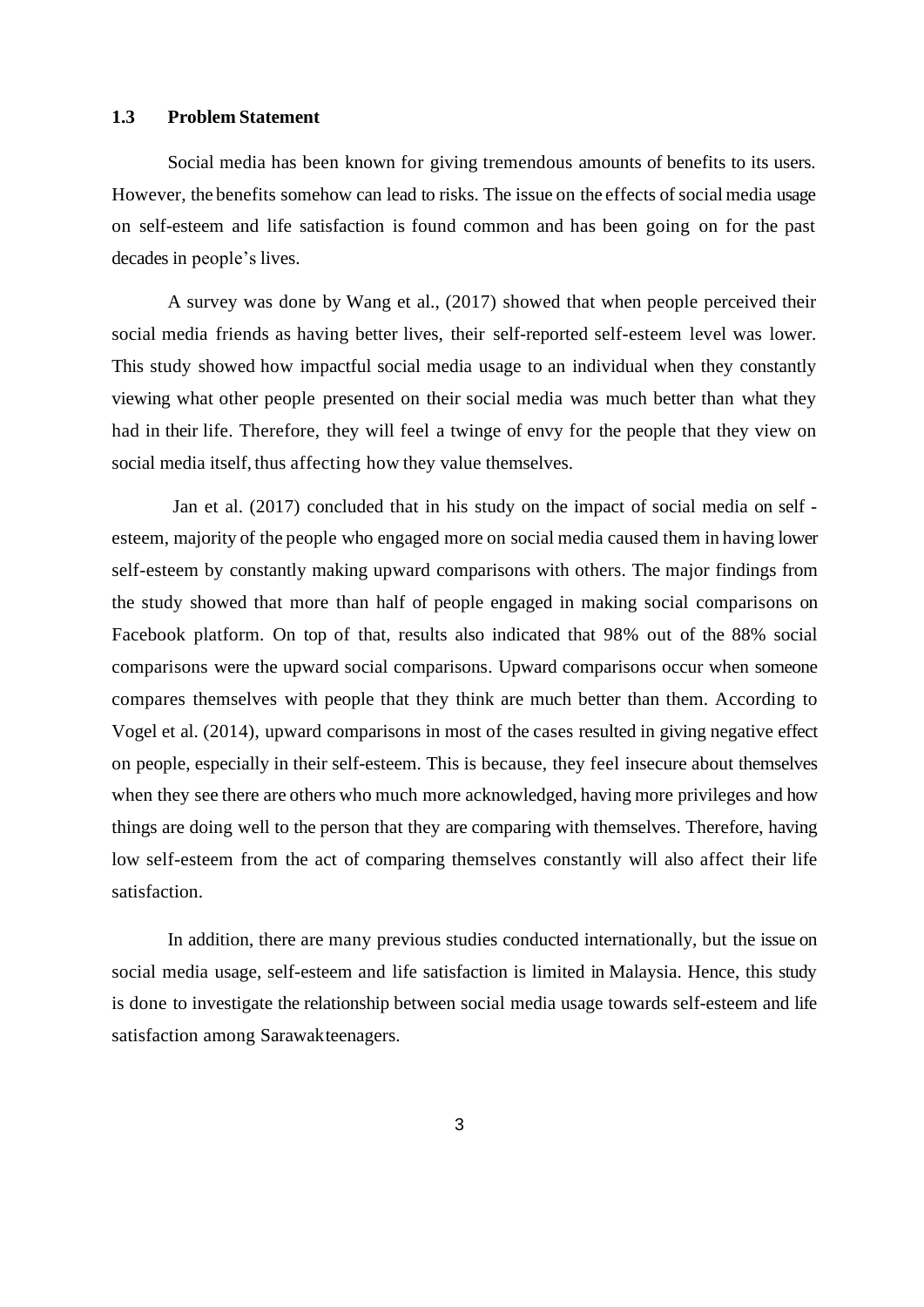### <span id="page-16-0"></span>**1.4 ResearchQuestions**

- 1. Is there any relationship between socialmedia usage and teenagers' self-esteem?
- 2. Is there any relationship between self -esteem and life satisfaction among the teenagers inSarawak?
- 3. Is there any relationship between social media usage and life satisfaction?
- 4. Is there a difference in social media usage, self -esteem, and life satisfaction by gender?

### <span id="page-16-1"></span>**1.5 Objectives of theStudy**

## <span id="page-16-2"></span>**1.5.1 General Objectives**

To investigate the relationship between social media usage, self-esteem, and life satisfaction among Sarawak teenagers.

### <span id="page-16-3"></span>**1.5.2 Specific Objectives**

- 1. To investigate the relationship between social media usage and teenager's selfesteem among the teenagersin Sarawak.
- 2. To investigate the relationship between self-esteem and lifesatisfaction among the teenagers in Sarawak
- 3. To investigate the relationship between social media usage and life satisfaction among the teenagers in Sarawak.
- 4. To investigate the difference in social media usage, self-esteem, and life satisfaction
- 5. by gender among the teenagersin Sarawak.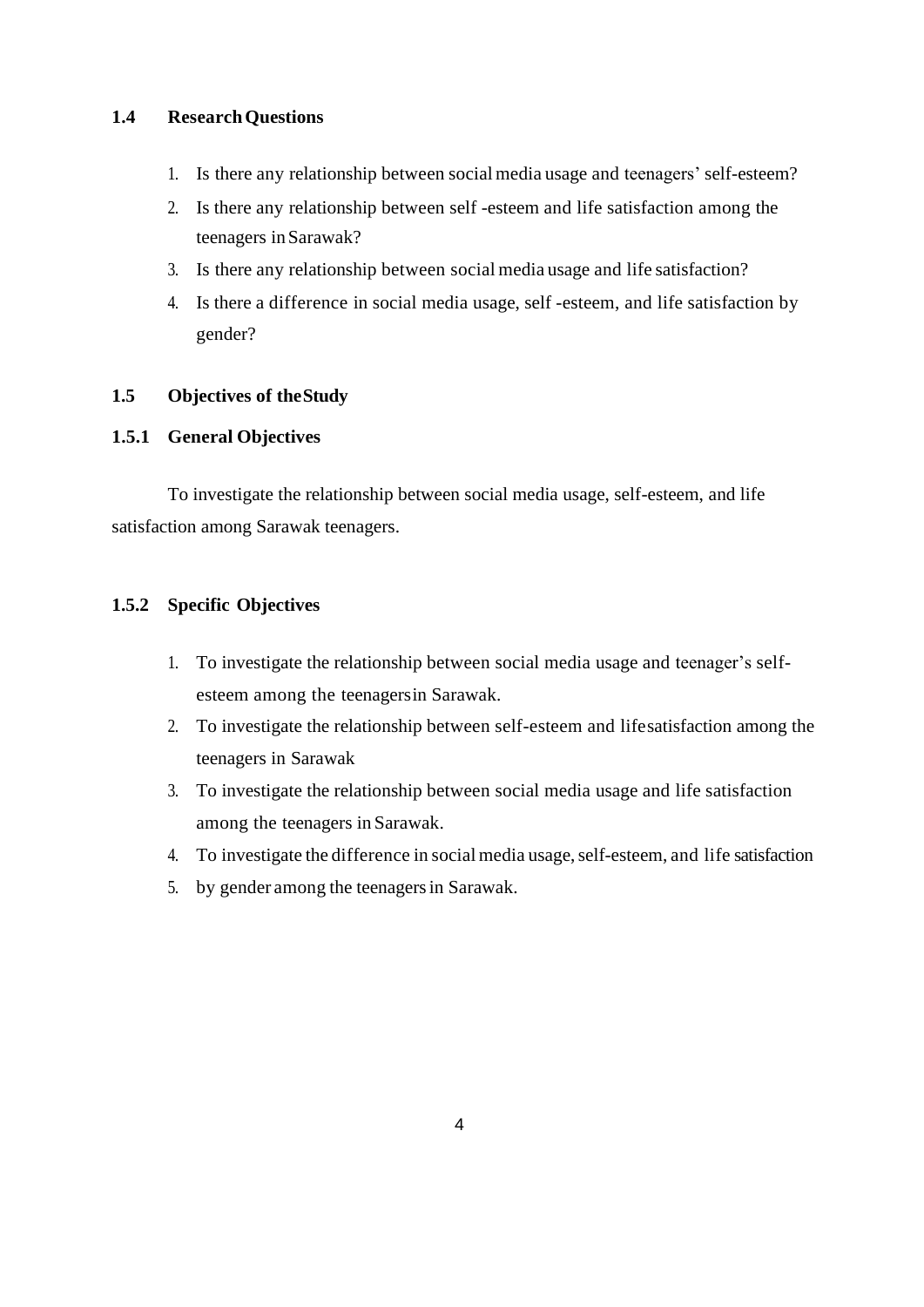### <span id="page-17-0"></span>**1.6 ResearchHypothesis**

**H01:** There is a significant relationship between social media usage and Sarawak teenagers' self-esteem.

**H02:** There is a significant relationship between self-esteem and life satisfaction among teenagers in Sarawak.

**H03:** There is a significant relationship between social media usage and life satisfaction.

**H04:** There is a significant difference in social media usage, self -esteem, and life satisfaction by gender.

### <span id="page-17-1"></span>**1.7 ConceptualFramework**

Figure 1.1 below shows the conceptual framework that explains the relationship between independent variable and dependent variable in this study.



<span id="page-17-2"></span>*Figure 1***: Conceptual framework of the study**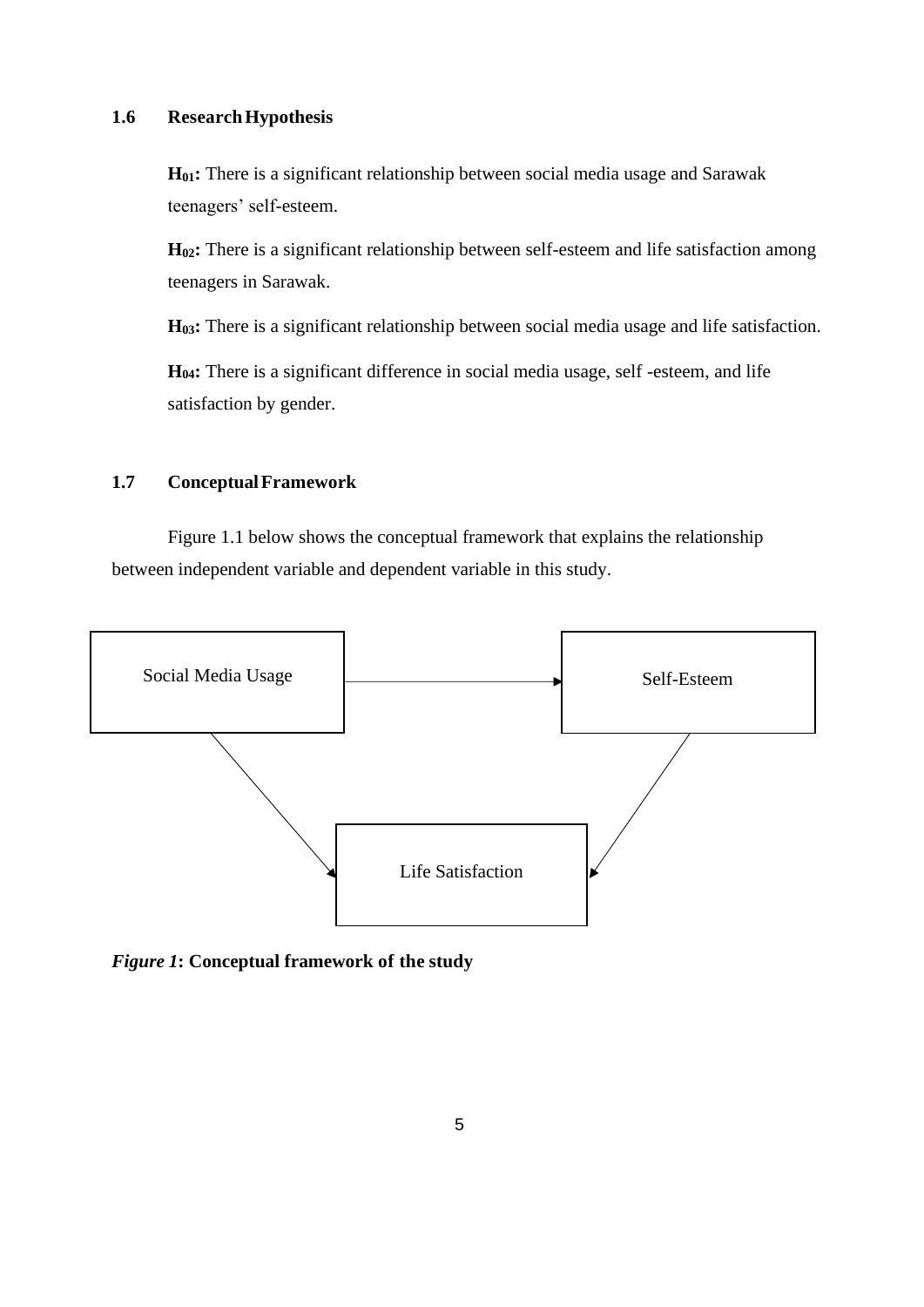The independent variable in this study is social media usage, while the dependent variable is self-esteem. Life satisfaction in this study is affected by the social media use and self esteem of Sarawak teenagers.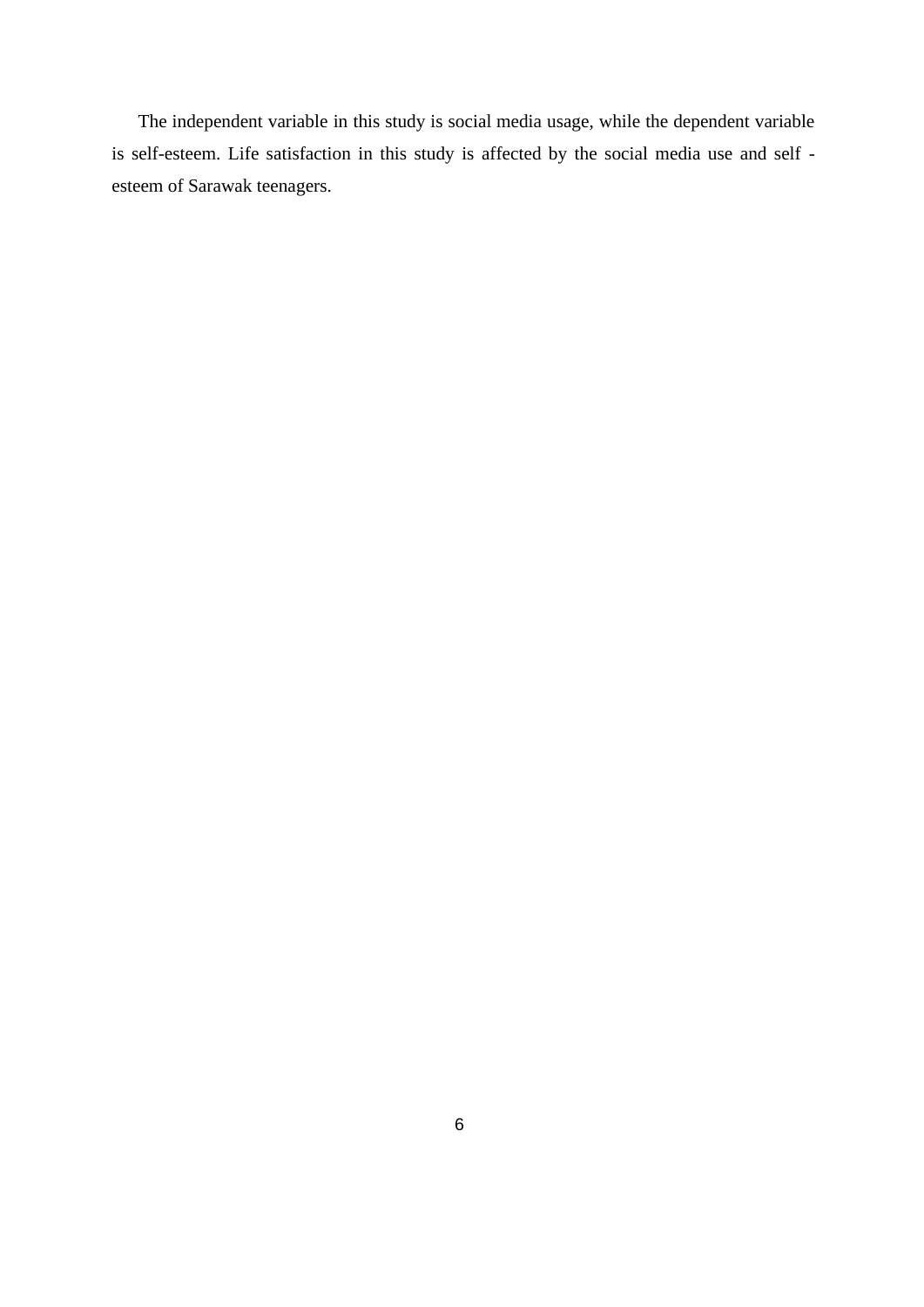### <span id="page-19-0"></span>**1.8 Definition of Terms**

### <span id="page-19-1"></span>**1.8.1 Social Media**

#### **Conceptual Definition**

Social media is a computer-based technology that make the sharing of ideas, thoughts, and information possible through the building of virtual networks and communities. By design, social media is internet-based and gives users quick electronic communication of content (Dollarhide, 2020).

#### **Operational Definition**

Social media is the platform in communicating with others that have been used globally not just for sharing information, but also in creating content or memory for an audience by the author. The social media sites that were identified in this study include Facebook and Instagram.

### <span id="page-19-2"></span>**1.8.2 Social Media Usage**

### **ConceptualDefinition**

Social media usage is one of the most popular digital activities worldwide and it is no surprise that social networking penetration across all regions is constantly increasing (Clement, 2020).

### **Operational Definition**

For individuals, social media is used to remain in contact with his or her friends and extended family. Some people will use various social media platforms to look for career opportunities, find people across the globe with the same interests, sharing their thoughts, feelings, and emotions. Those who engage in these kinds of activities are part of a virtualsocial network. In this study, the social media usage is measured using the Social Networking Usage, which consists of 19 items.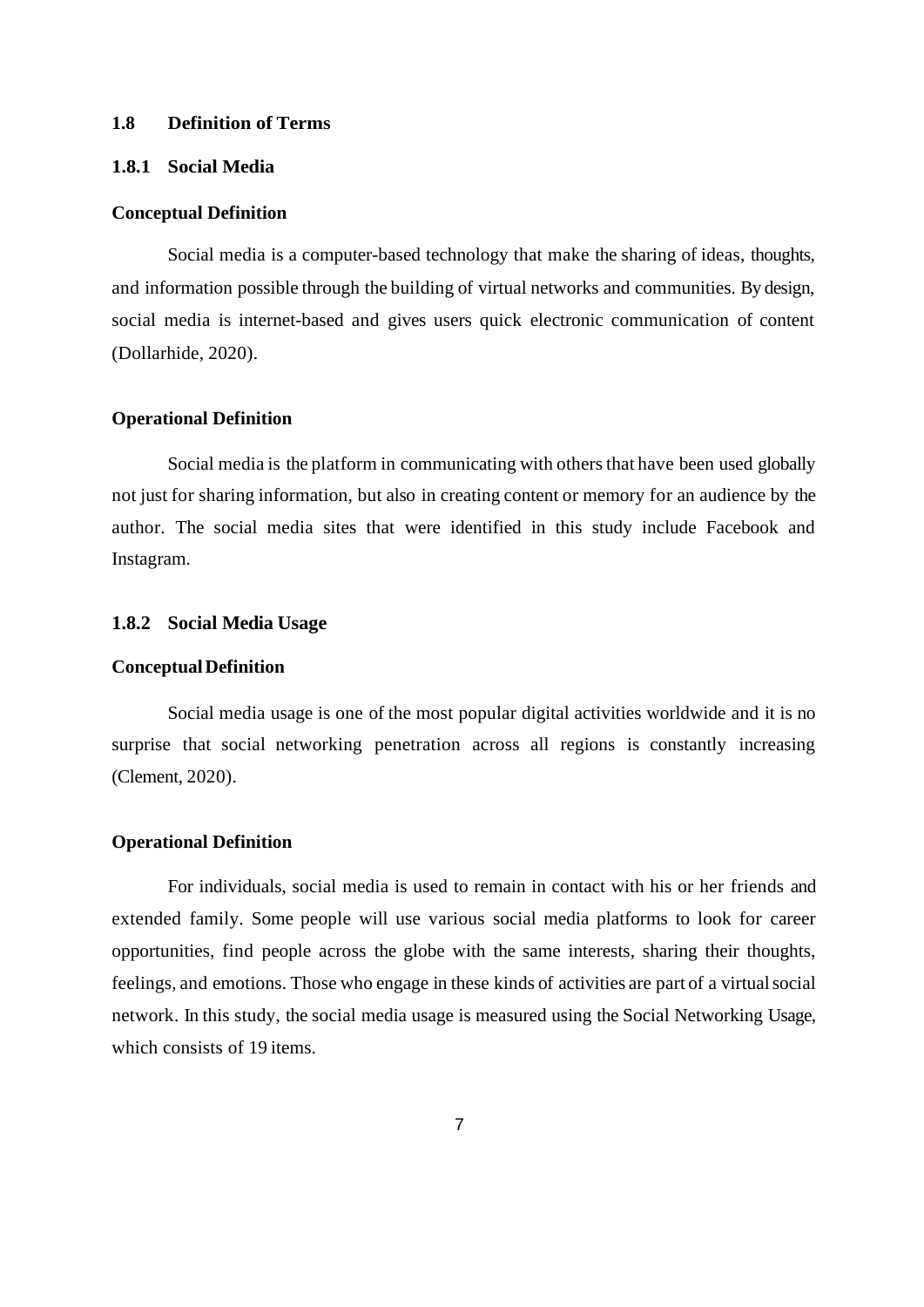### <span id="page-20-0"></span>**1.8.3 Self-Esteem**

### **Conceptual Definition**

According to Ackerman et.al (2011), self-esteem involves feelings of self-acceptance and self-respect within an individual himself, contrary to the excessive self -regard and selfaggrandizement characterizing narcissistic individuals (Orth & Robins, 2014).

### **Operational Definition**

Self-esteem is an evaluation made by an individual towards themselves and it is used to describe a person's overall sense of self-worth or personal value. In other words, how much a person appreciates and values themselves (Cherry, 2019). Self -esteem is measured using the Rosenberg Self-Esteem Scale, consisting of 10 items.

### <span id="page-20-1"></span>**1.8.4 Life Satisfaction**

### **ConceptualDefinition**

Buetell(2006) viewed life satisfaction as an overall assessment of feelings and attitudes about one's life at a particular point in time ranging from negative to positive (Ackerman, 2020).

### **Operational Definition**

Life satisfaction is the general, overall feeling that an individual feels towards his or her life, whether they are satisfied with the life they are living. Life satisfaction is measured using the Satisfaction with Life Scale questionnaire, and it consists of 5 statements.

### <span id="page-20-2"></span>**1.9 Significance of Study**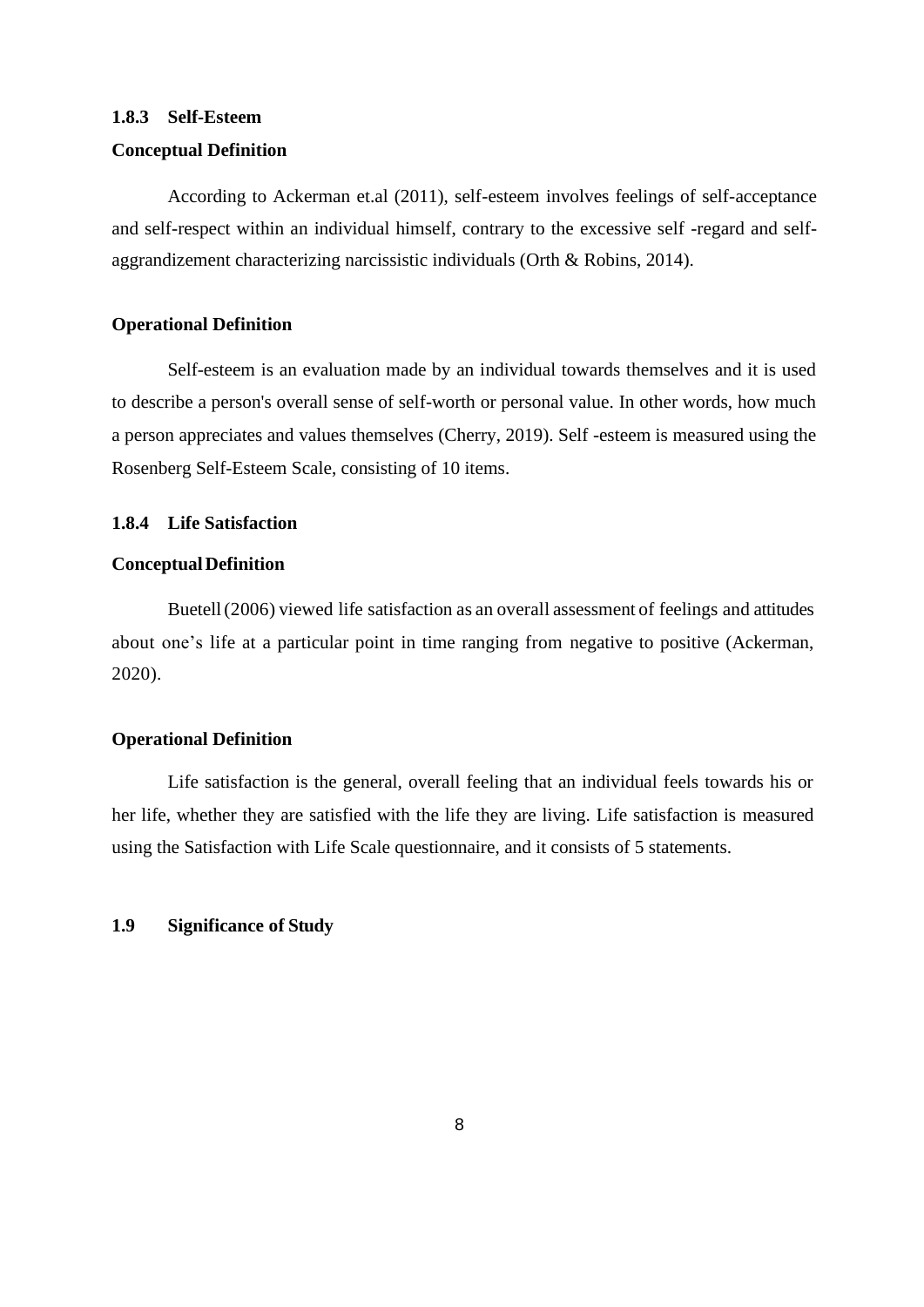This study will be beneficial not just to the researcher, but also to the others as this study will show how the use of social media can affect self -esteem and life satisfaction, especially when it is excessively used, which then will lead to comparisons. This study is expected to show how important self-esteem is because it is fundamental for an individual to develop their confidence in their life. Finally, the findings of this study will help future researchers to study more on the effects of social media usage and provide more findings since

#### <span id="page-21-0"></span>**1.10 Scope of Study**

the study on thisissue is very limited in Malaysia.

In this study, the scope focused only on teenagers from the areas of Sarawak, starting from the age of 13 until 19 years old. Self-administered online questionnaires were used as a tool to gain data from the respondents. The tools used to measure their social media usage was the Social Networking Usage questionnaire, while self -esteem was measured using the Rosenberg Self Esteem Scale (Rosenberg, 1965). Forlife satisfaction, itwas measured by using the Satisfaction with Life Scale (SWLS) by Diener, Emmons, Larsen & Griffin (1985).

### <span id="page-21-1"></span>**1.1 Limitations of Study**

Due to the current pandemic of CoVid-19, this study fully relied on the online self administered questionnaires, as the researcher was unable to observe their respondents face to face while they were answering the questionnaires. Furthermore, the findings of this study can only rely on the respondents' honesty.

This study was conducted for only one semester, limited was provided for the researcher to look for a larger number of respondents that are willing to participate in this study. Moreover, the timely completion of the questionnaires could be affected if the respondents did not comply with the time limit given by the researcher.

### <span id="page-21-2"></span>**1.12 Summary of the Chapter**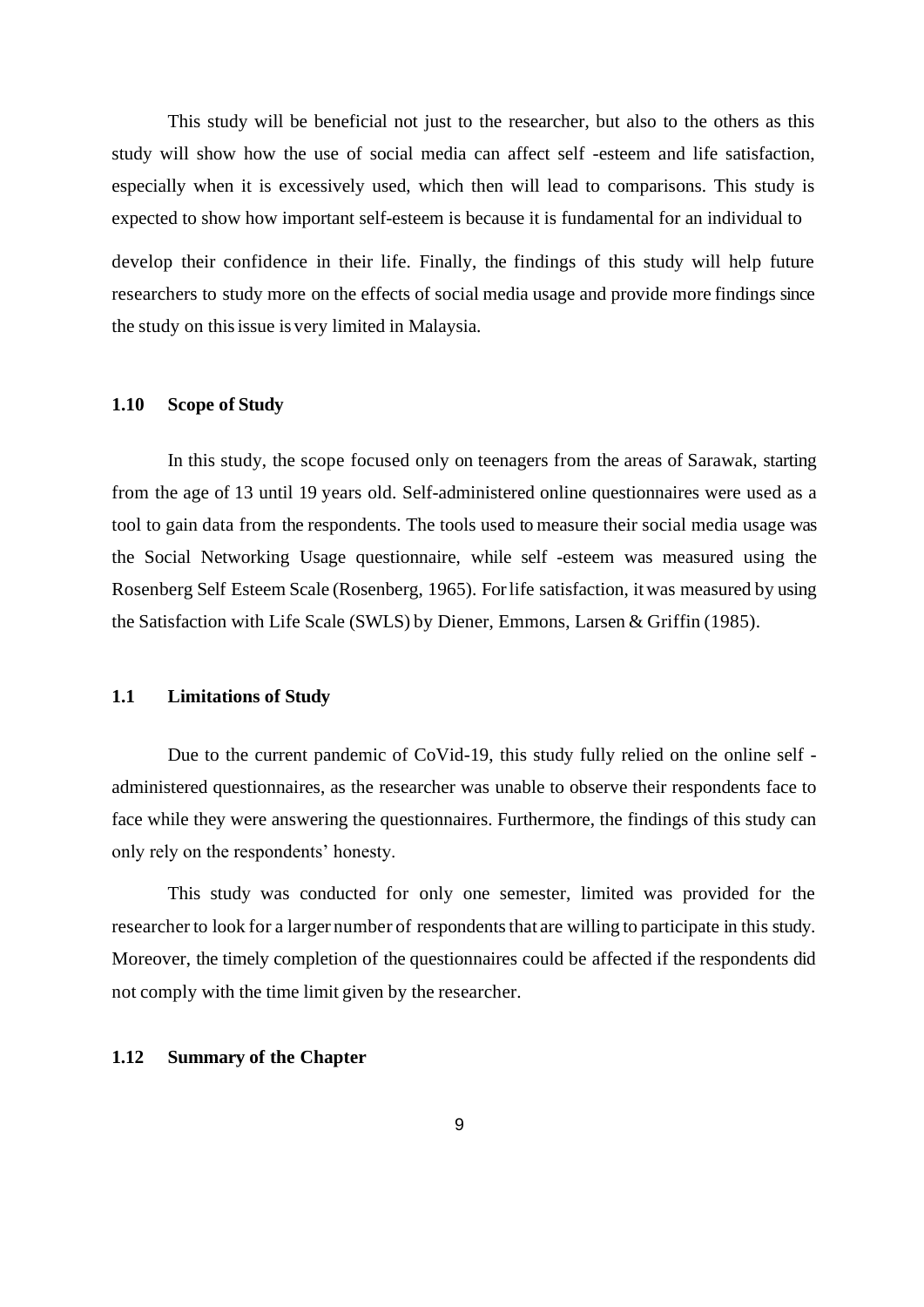This chapter gave brief information regarding the concerns of the study to the readers. This chapter explained about the background of the study, the problem statement, research questions, the objectives of the study, the hypotheses, conceptual framework, the definition of terms, the scope, and the limitations of the study.